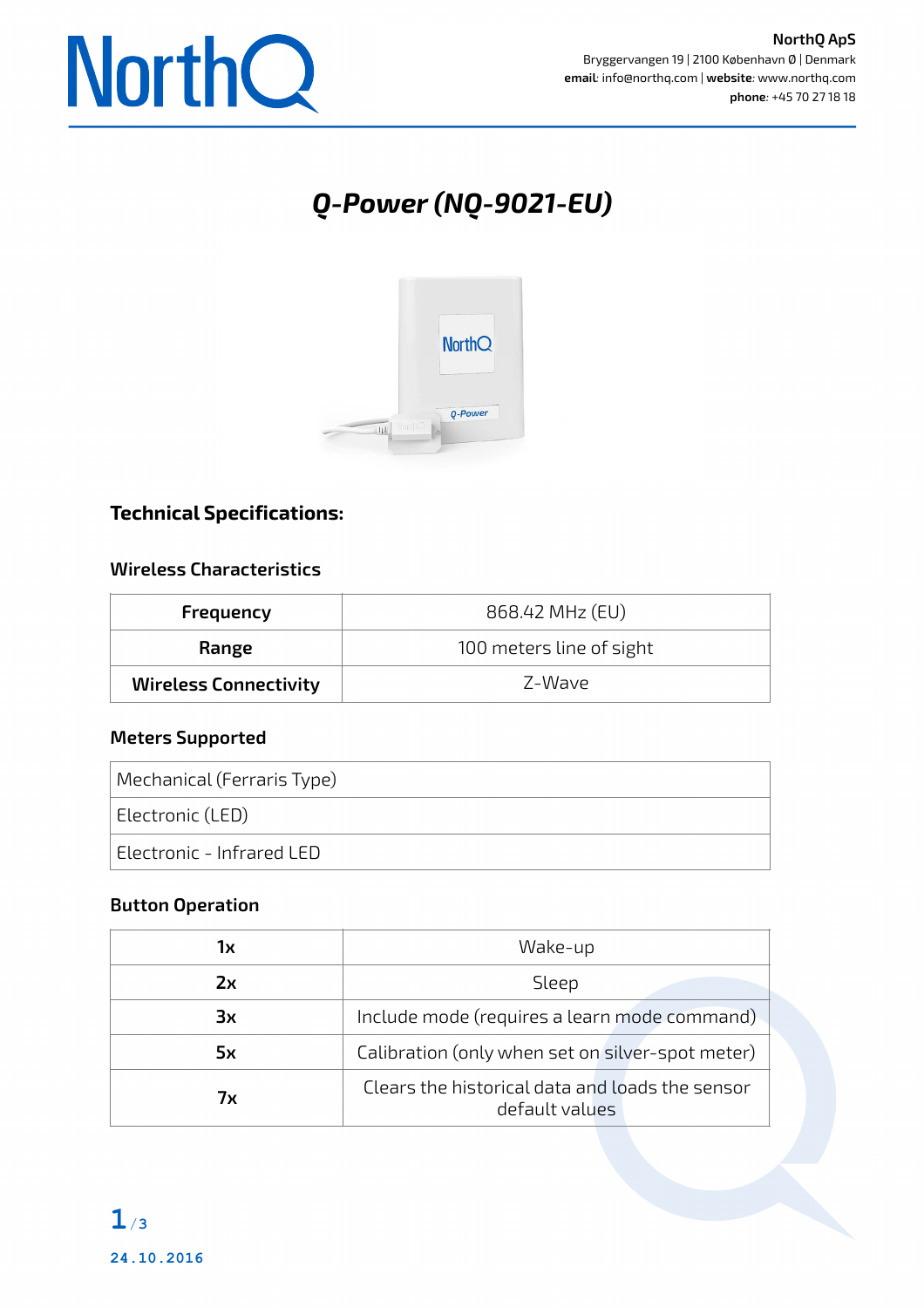# **NorthQ**

### **Power Characteristics**

| <b>Battery operated</b> | $2 \times AA$ |
|-------------------------|---------------|
|-------------------------|---------------|

# **Operating Conditions**

| <b>Operating Temperature</b><br>Range | $0^{\circ}$ C – +50 $^{\circ}$ C   |
|---------------------------------------|------------------------------------|
| <b>Storage Temperature</b><br>Range   | $-20^{\circ}$ C - +70 $^{\circ}$ C |
| <b>Operating Humidity</b><br>Range    | $20 - 90\%$ RH                     |
| <b>Storage Humidity Range</b>         | 15 – 95% RH                        |

#### **Product Size**

| <b>Main Unit</b> | 9.3 cm $\times$ 7.5 $\times$ 3.4cm        |
|------------------|-------------------------------------------|
| Sensor Head      | 2.86 cm $\times$ 2.66 cm $\times$ 0.91 cm |

#### **Features**

| Weatherproof                              | IP44                                                            |
|-------------------------------------------|-----------------------------------------------------------------|
| <b>Cable Length</b>                       | 5 meters                                                        |
| Data storage                              | About 3 months of consumption data (values<br>every 15 minutes) |
| <b>Wall-Mount Accessories</b>             | Included                                                        |
| <b>Wireless Firmware</b><br><b>Update</b> | Yρς                                                             |